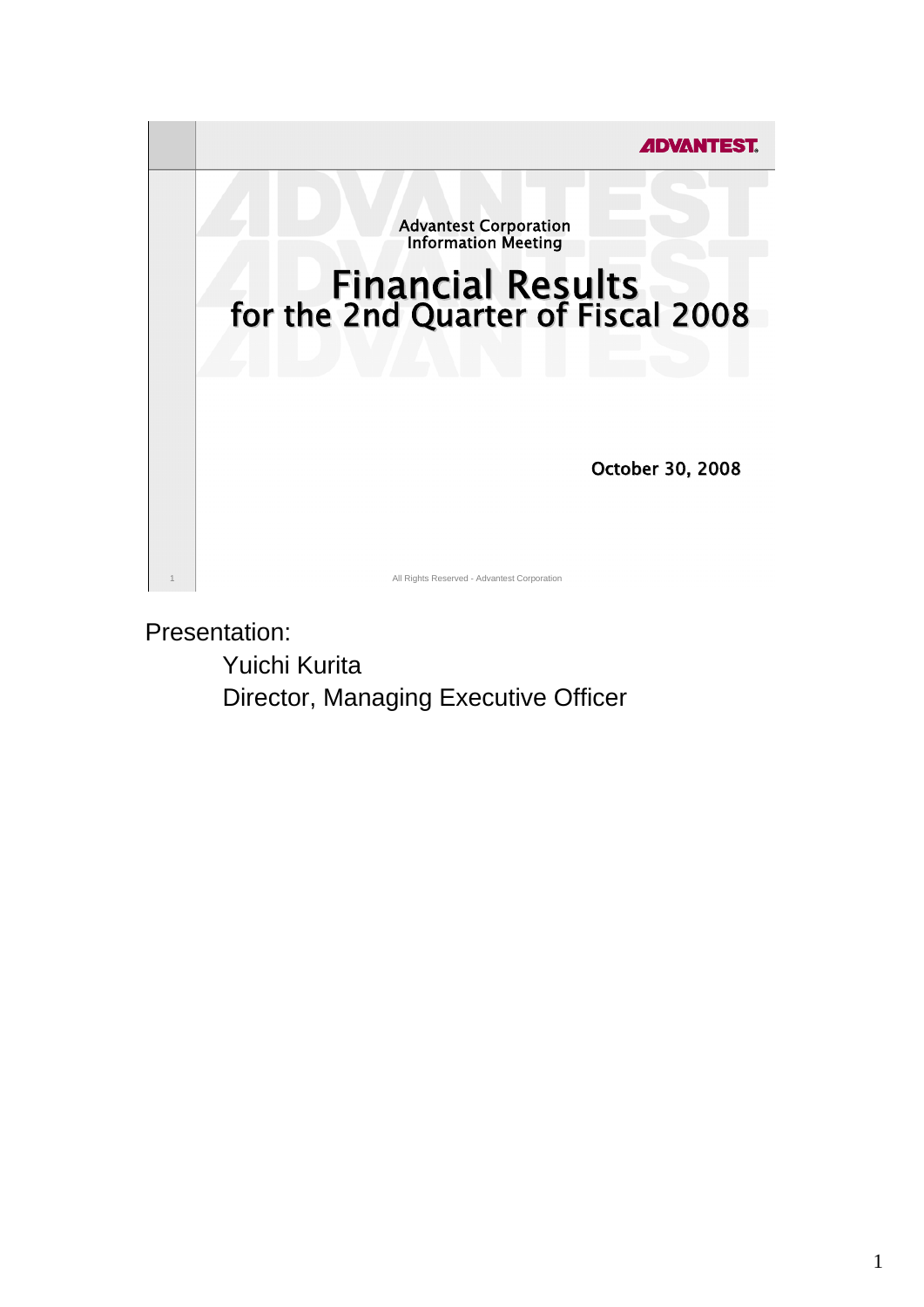## **NOTE**

## ・Prepared in accordance with US GAAP

## ・Cautionary Statement with Respect to Forward-Looking Statements

This presentation contains "forward-looking statements" that are based on Advantest's current expectations, estimates and projections. These<br>statements include, among other things, a discussion of Advantest's business stra developments, production and capacity plans. These forward-looking statements can be identified by use of forward-looking terminology are<br>subject to known and unknown risks, uncertainties and other factors that may cause A or achievements to be materially different from those expressed or implied by such forward-looking statements. These factors include: (i)<br>changes in demand for the products and services produced and offered by Advantest's components and supplies for the production of its principal products or where its products are produced, distributed or sold. A discussion of<br>these and other factors which may affect Advantest's actual results, levels of a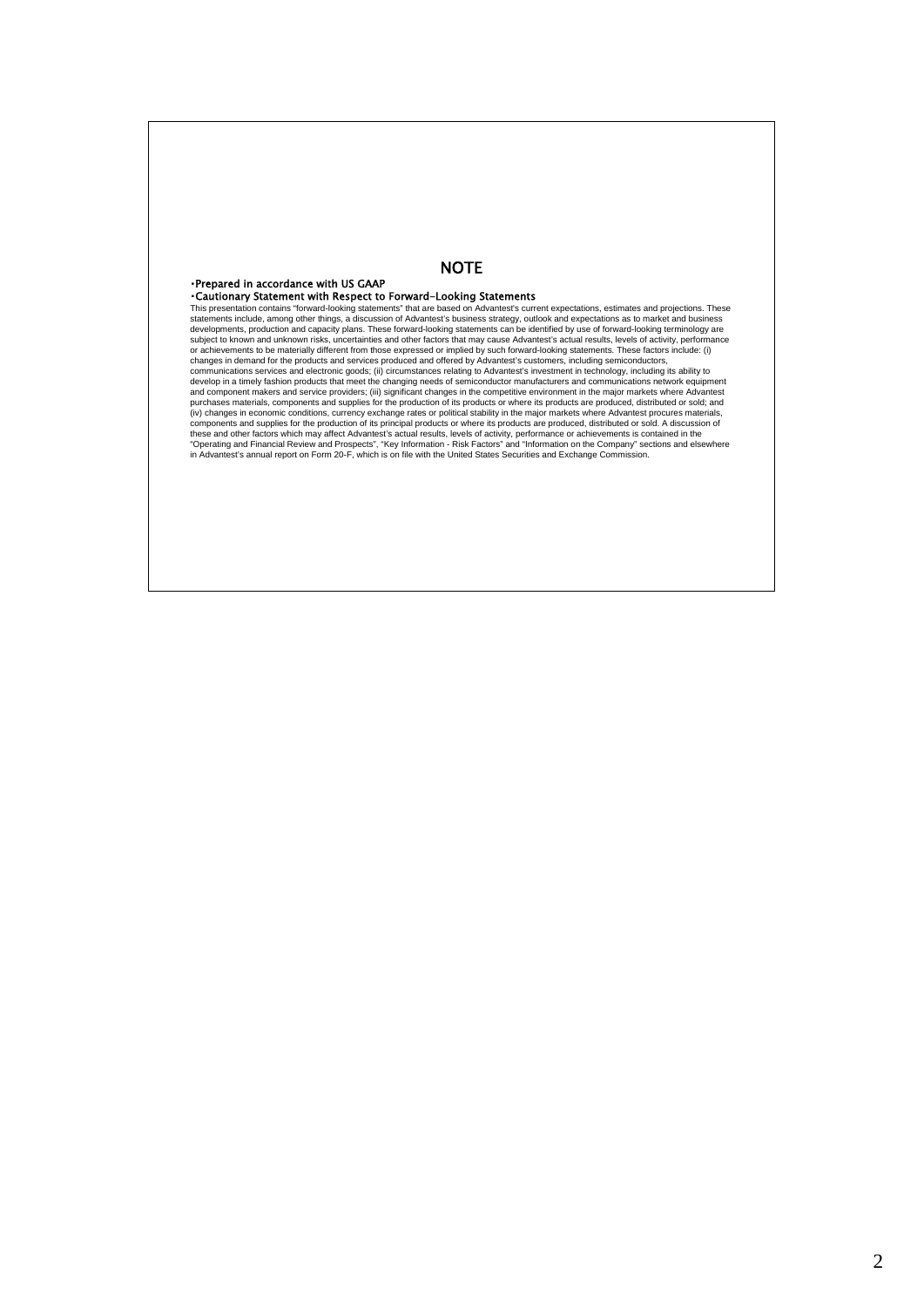|   | <b>Summary of Achievements</b><br><b>ADVANTEST.</b>       |      |              |      |        |  |                 |        |                  |                  |  |
|---|-----------------------------------------------------------|------|--------------|------|--------|--|-----------------|--------|------------------|------------------|--|
|   | (In Billions of Yen)                                      |      |              |      |        |  |                 |        |                  |                  |  |
|   |                                                           |      | <b>FY'07</b> |      |        |  | <b>FY'08</b>    |        |                  |                  |  |
|   |                                                           |      |              |      |        |  |                 |        |                  |                  |  |
|   |                                                           | 1Q   | 2Q           | 3Q   | 40     |  | 10 <sup>°</sup> | 2Q     | Q on Q<br>$(\%)$ | Y on Y<br>$(\%)$ |  |
|   |                                                           |      |              |      |        |  |                 |        |                  |                  |  |
|   | Orders                                                    | 53.2 | 42.0         | 31.2 | 35.8   |  | 18.2            | 18.1   | $-0.1$           | $-56.8$          |  |
|   | <b>Sales</b>                                              | 57.1 | 57.8         | 35.0 | 32.9   |  | 26.5            | 26.0   | $-1.5$           | $-54.9$          |  |
|   | Operating<br>Income/loss                                  | 11.7 | 12.9         | 1.0  | $-2.9$ |  | $-1.8$          | $-2.1$ |                  |                  |  |
|   | Non-operating<br>Income/loss                              | 3.4  | $-0.6$       | 1.0  | $-3.0$ |  | 1.5             | $-2.5$ |                  |                  |  |
|   | Income/loss<br>before Tax                                 | 15.1 | 12.3         | 2.0  | $-5.9$ |  | $-0.3$          | $-4.6$ |                  |                  |  |
|   | <b>Net</b><br>Income/loss                                 | 9.9  | 7.0          | 3.0  | $-3.3$ |  | $-0.2$          | $-2.7$ |                  |                  |  |
|   | <b>Backlog</b>                                            | 49.0 | 33.2         | 29.5 | 32.4   |  | 24.1            | 16.2   | $-32.9$          | $-51.4$          |  |
| 3 | All Rights Reserved - Advantest Corporation<br>2008/10/30 |      |              |      |        |  |                 |        |                  |                  |  |

○ Summary of Results for the Second Quarter of Fiscal 2008

| $\cdot$ Orders : | 18.1 billion yen |
|------------------|------------------|
| $\cdot$ Sales:   | 26 billion yen   |

・ Operating loss: 2.1 billion yen

 Orders, sales, and operating loss were at nearly the same level as the previous quarter.

- ・ Net loss before tax: 4.6 billion yen
	- Main reasons  $\Rightarrow$  1) Losses linked to exchange rate fluctuations

 Yen appreciation vs. the dollar and euro resulted in losses showing up in our closing data

 2)Losses from impairment of investment securities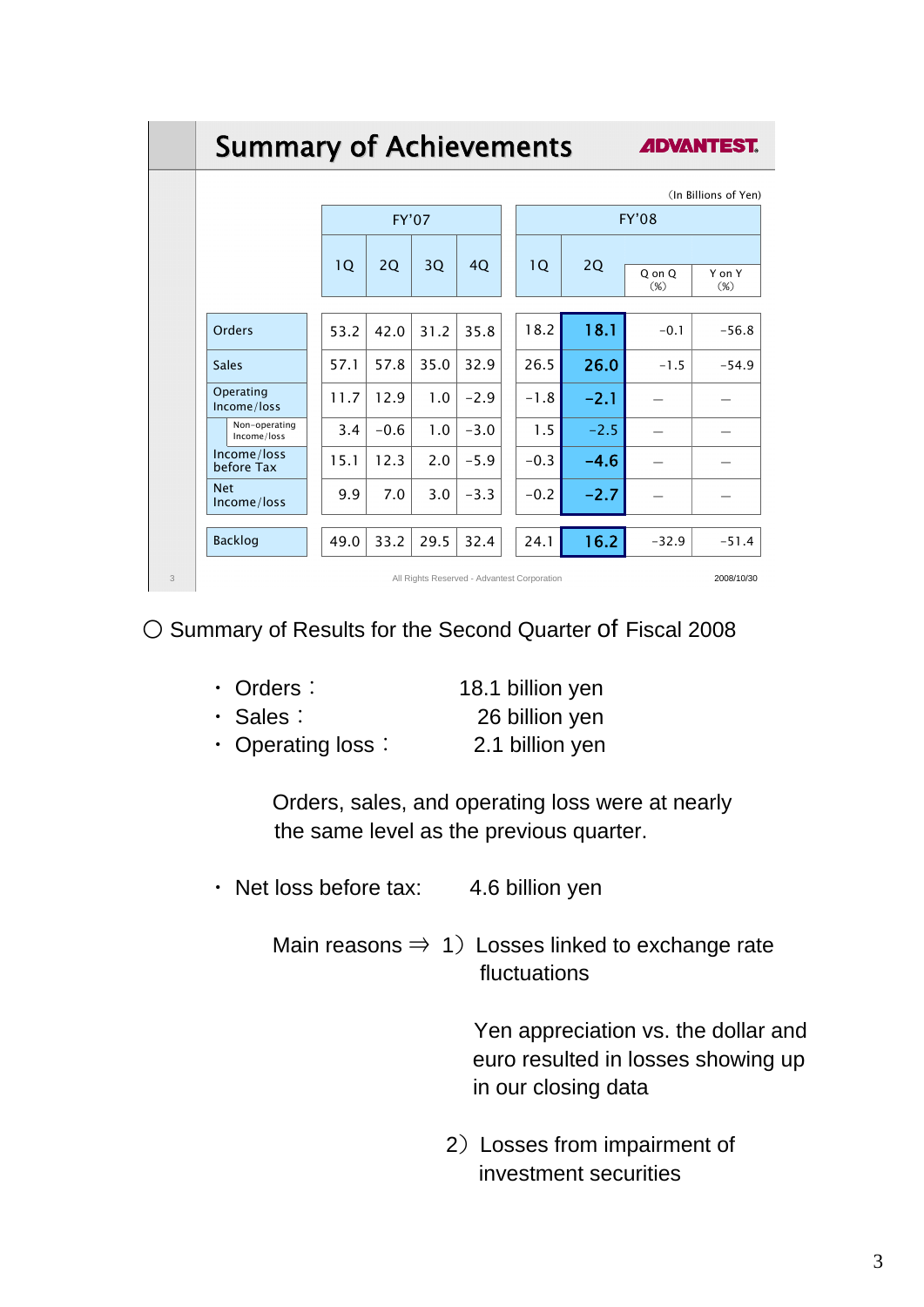

- Second Quarter Fiscal 2008 Looking at orders by business segment
- Semiconductor and component test systems
	- ・ 11.5 billion yen, a 13.9% increase from the previous quarter
	- ・ Memory test systems:

 In the second half of the quarter, we received orders for memory test systems for graphic DRAM and DDR3.

・ Non-memory test systems:

We are seeing firm demand for T2000 modules

○ Mechatronics

- ・ 2.8 billion yen, a 35% drop from the previous quarter
- ・ Demand for test systems for mass production has not recovered, and orders were weak, particularly for handlers.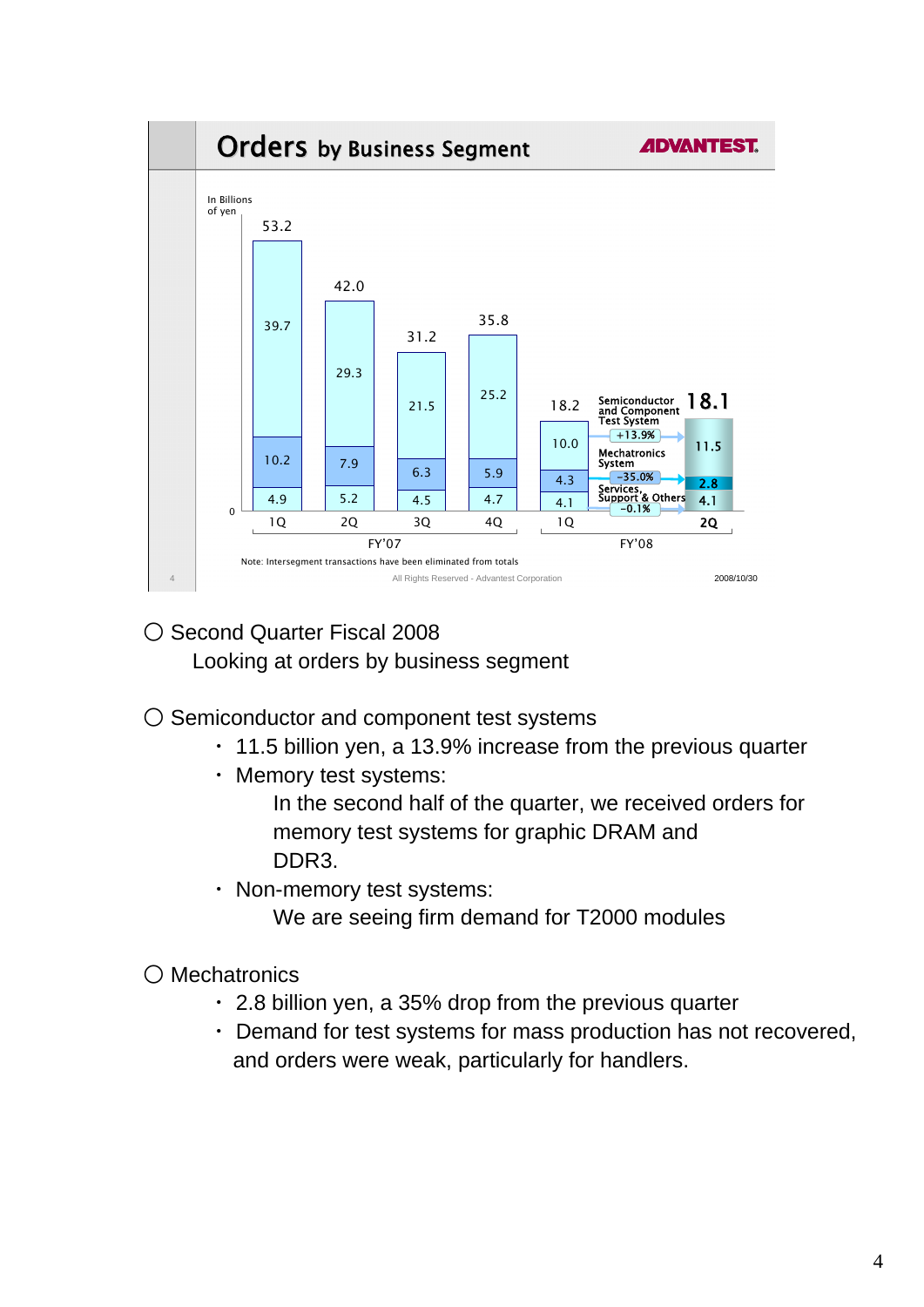

- Second Quarter Fiscal 2008 Sales by Business Segment
- $\bigcirc$  As shown in the graph above,
	- ・ Sales of memory test systems fell 20.1% from the previous quarter
	- ・ Sales of non-memory test systems increased 39.6% from the previous quarter
- Total sales for semiconductor and component test systems:
	- ・ 18.6 billion yen, an increase of 10.1% from the previous quarter
	- ・ Non-memory test system T2000 contributed higher sales:
		- ・ We acquired new customers, chiefly Japanese manufacturers of consumer ICs
		- ・ Demand for next-generation MPU test modules was firm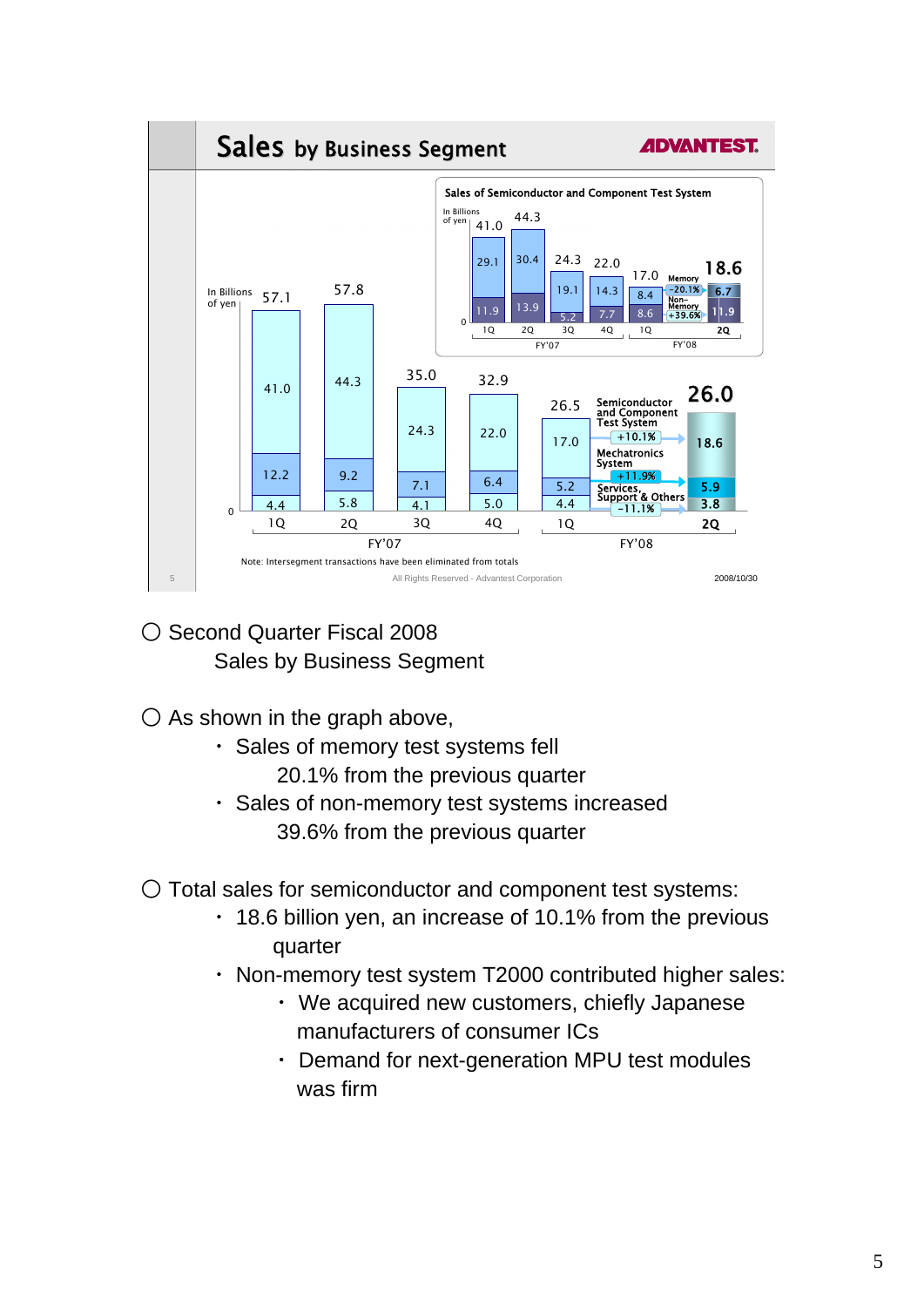

- Second Quarter Fiscal 2008 Sales by Region
- $\bigcirc$  Regions with higher sales from previous quarter:
	- ・ Japan: 7.5 billion yen, (15.1% increase from previous quarter)
	- ・ Americas: 5.2 billion yen, (83.7% increase from previous quarter)

 Increases were principally driven by higher sales of the T2000.

 $\bigcirc$  Regions with lower sales from previous quarter:

・ Taiwan: 2.9 billion yen,

(48.5% drop from previous quarter)

 This decline was principally due to reduced sales of DRAM test systems and LCD driver IC test systems.

・ South Korea:

5.2 billion yen,

(27% drop from previous quarter)

 This decline was principally due to reduced sales of DRAM test systems.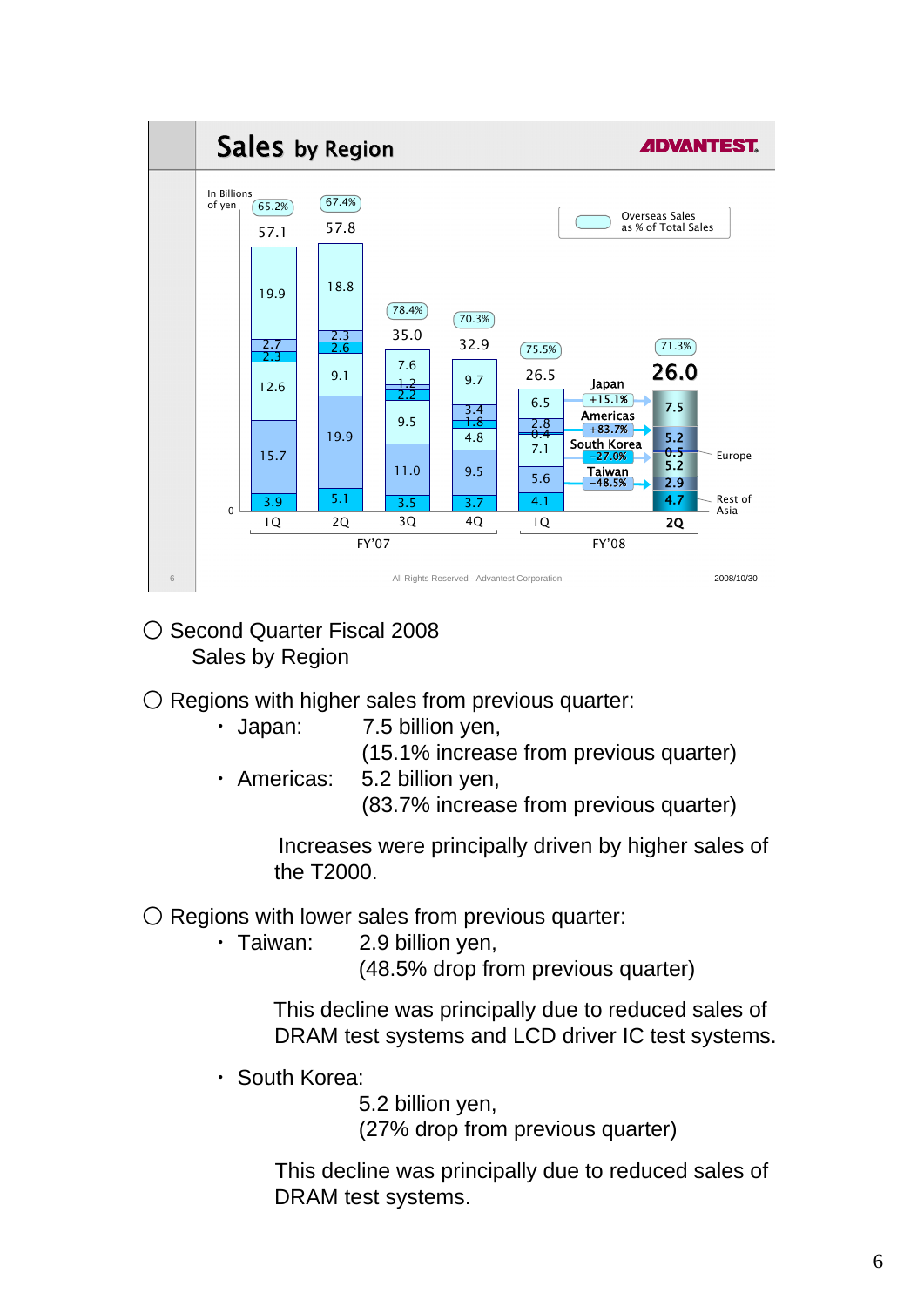

○ Second Quarter Fiscal 2008

・ Operating expenses: 15.2 billion yen

 This represents a slight reduction from previous quarter and a significant reduction from the same quarter last year. We will continue to strive to cut expenses further.

 ・ Operating expenses include: R&D expenses: 6.8 billion yen

> This expense is at nearly the same level as the previous quarter, but is significantly down from the same quarter last year.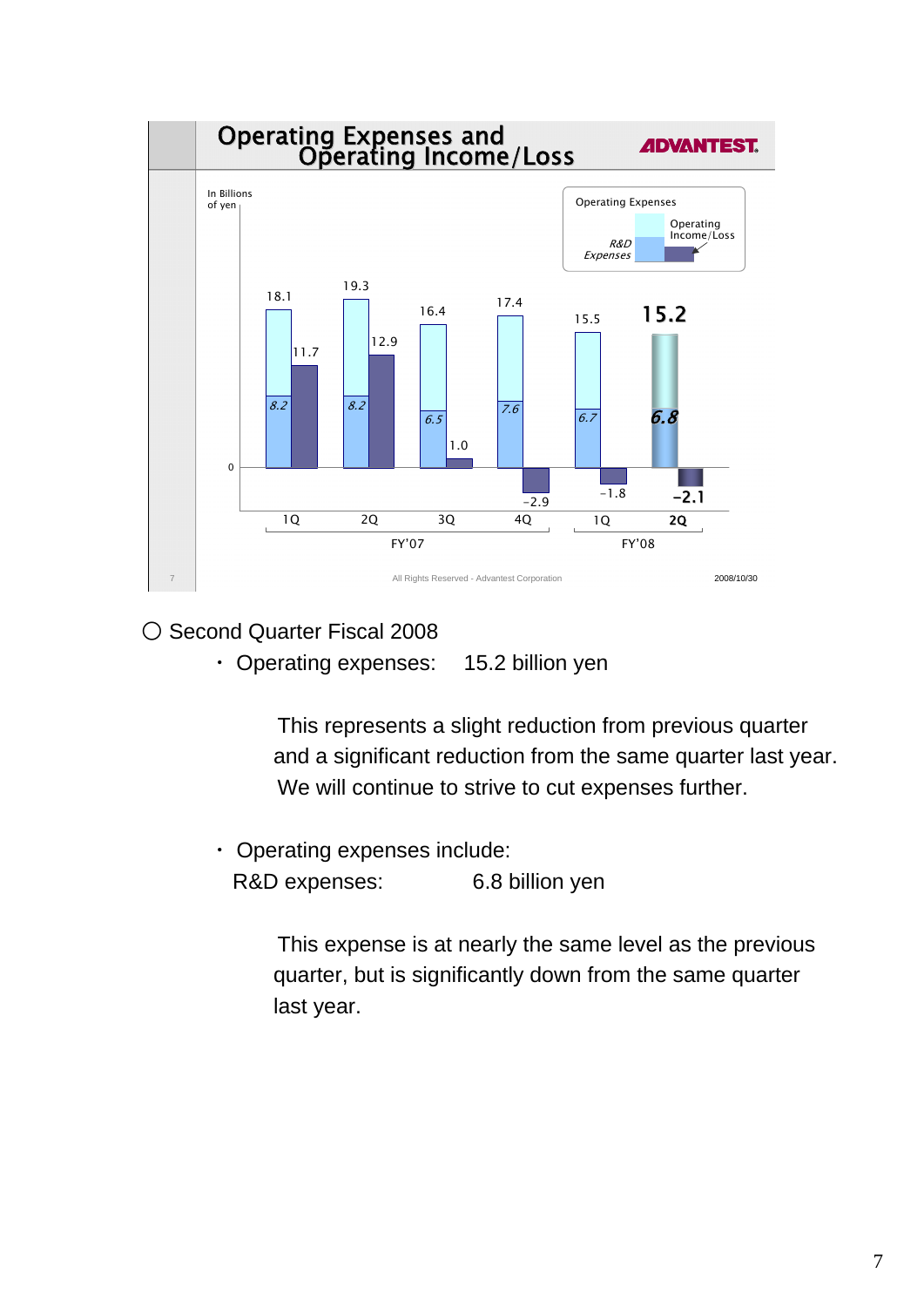

- Balance Sheet as of the end of September 2008 Assets:
	- ・Total assets:

282.1 billion yen

( - 9.7 billion yen compared to the end of June 2008)

- ・Cash and cash equivalents: 150.7 billion yen (+3.8 billion yen)
- ・Trade receivables:

16.1 billion yen ( -7.1 billion yen)

・ Inventories

22.6 billion yen ( -3.8 billion yen)

○ Capital expenditures 1.8 billion yen

- 
- (+1.2 billion yen compared to 1Q/FY2008)
- 
- Depreciation 2.4 billion yen (Same level as 1Q/FY2008)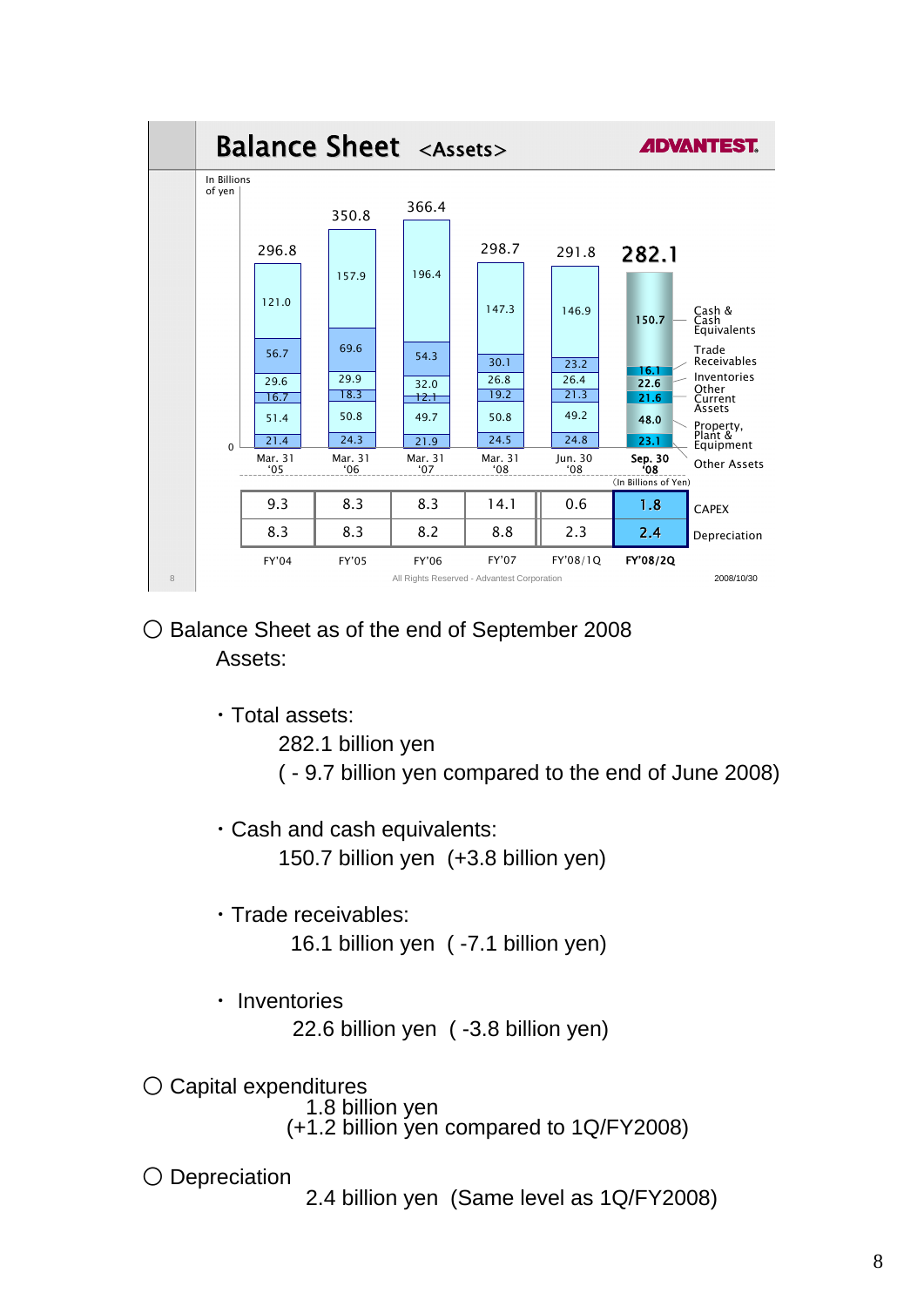

- Balance Sheet as of the end of September 2008 Liabilities and Equity
	- ・ Other current liabilities:
		- 14.9 billion yen
		- (-3.3 billion yen compared to the end of June 2008)
	- ・ Retained earnings and others:
		- 175.3 billion yen
			- (-4.7 billion yen compared to the end of June 2008)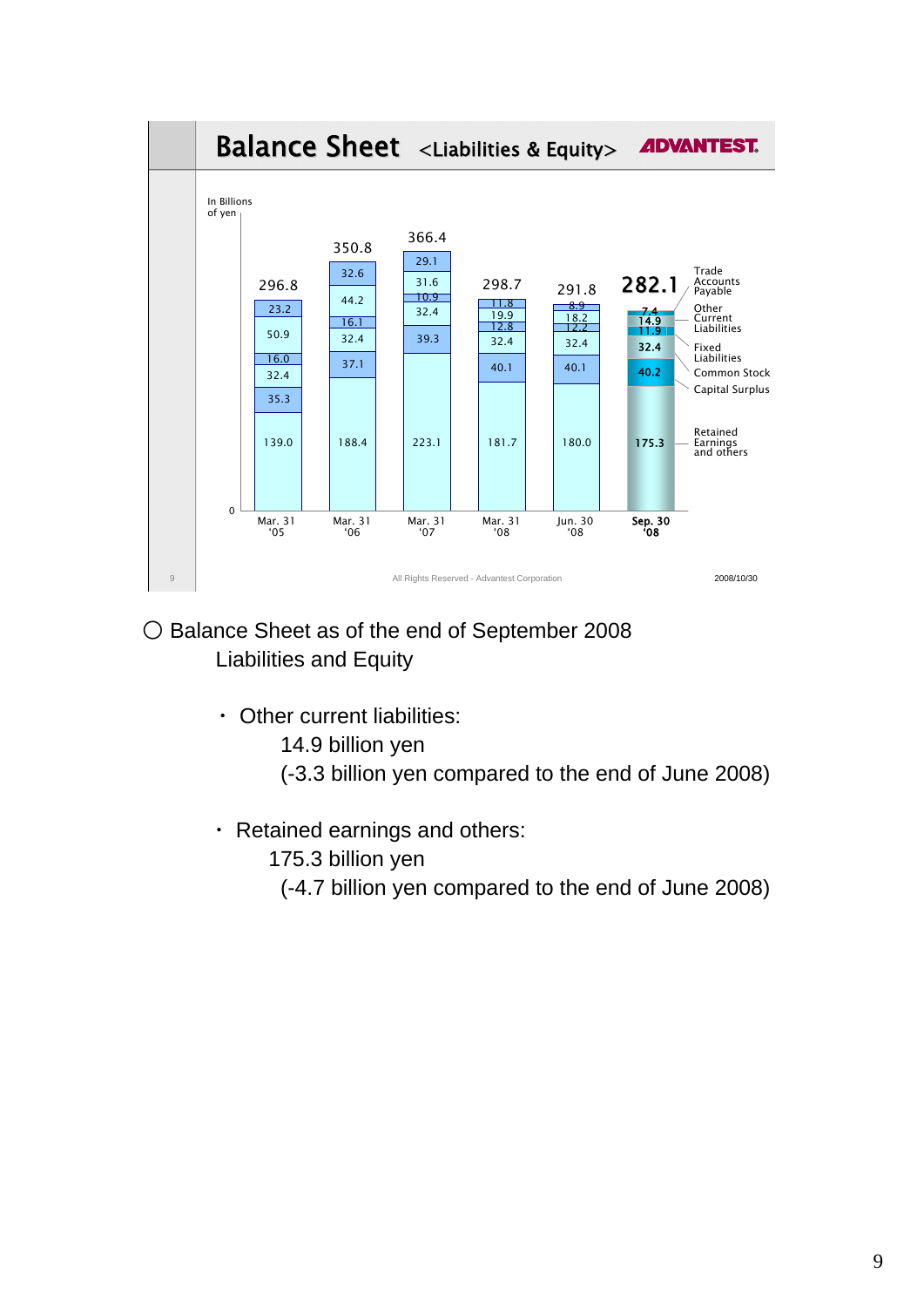

- Second Quarter Fiscal 2008 Cash Flow (CF)
	- ・Free cash flow:
		- + 6.7 billion yen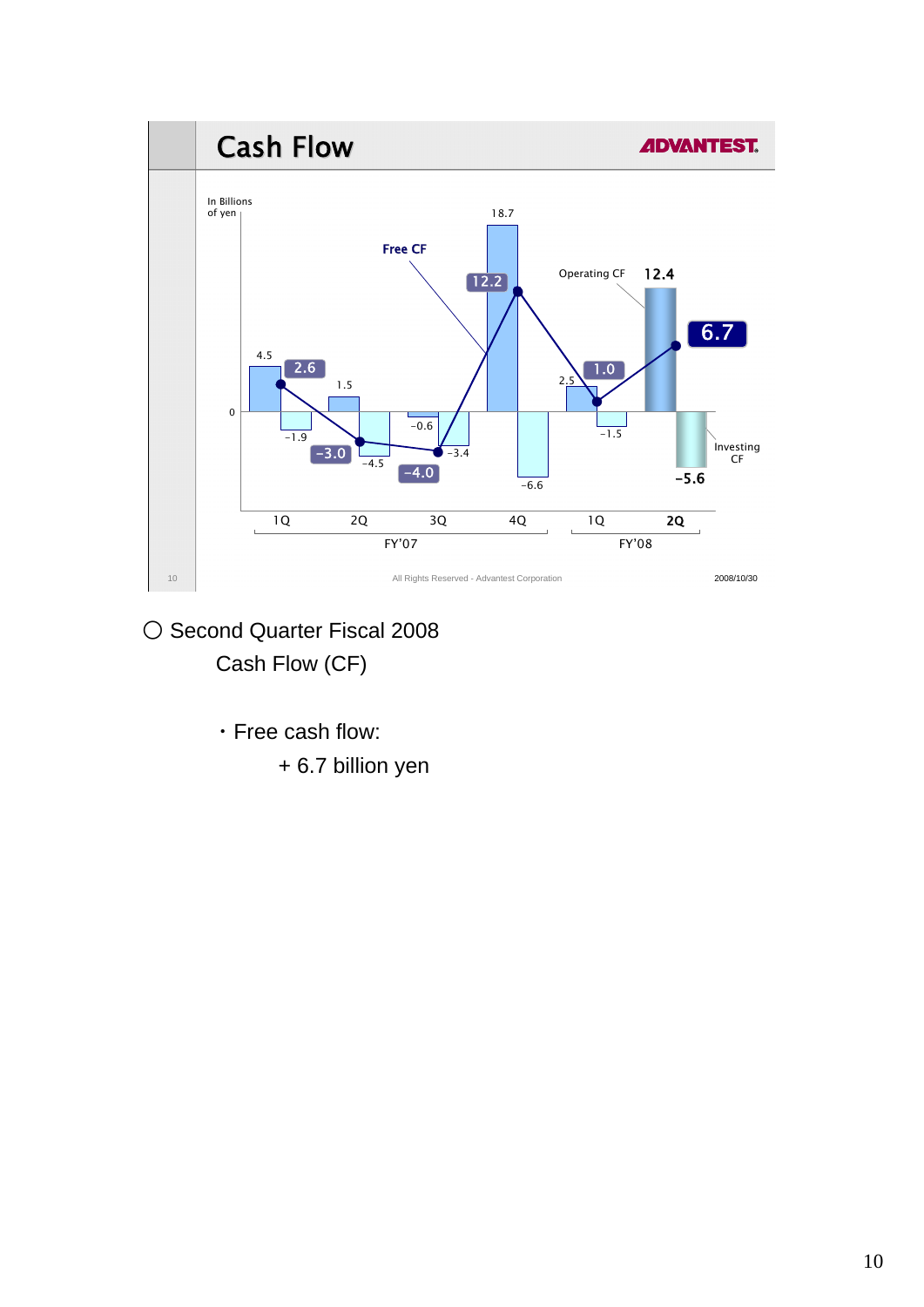

Presentation:

Toshio Maruyama Representative Board Director, President and CEO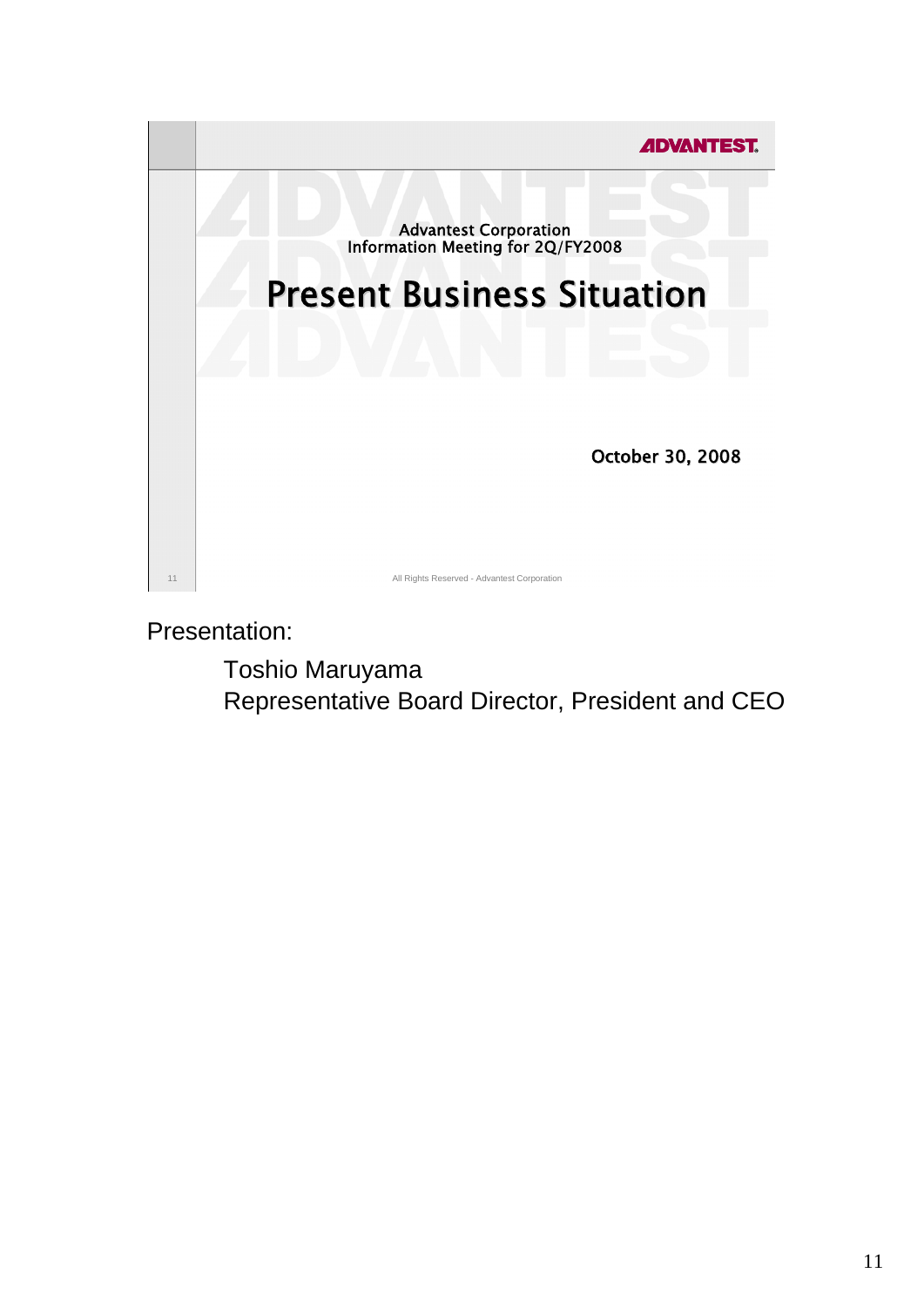

○ Status of the semiconductor market and the test system market:

・Semiconductor market

Trends are generally fluctuating around  $\pm$  5% from the 0% line.

・On the other hand,

 for the test system market, sales have remained weak since last fiscal year and throughout this fiscal year, and the fluctuation ranges from + 8% to - 16%, a range 2.4 times larger than that of the the semiconductor market.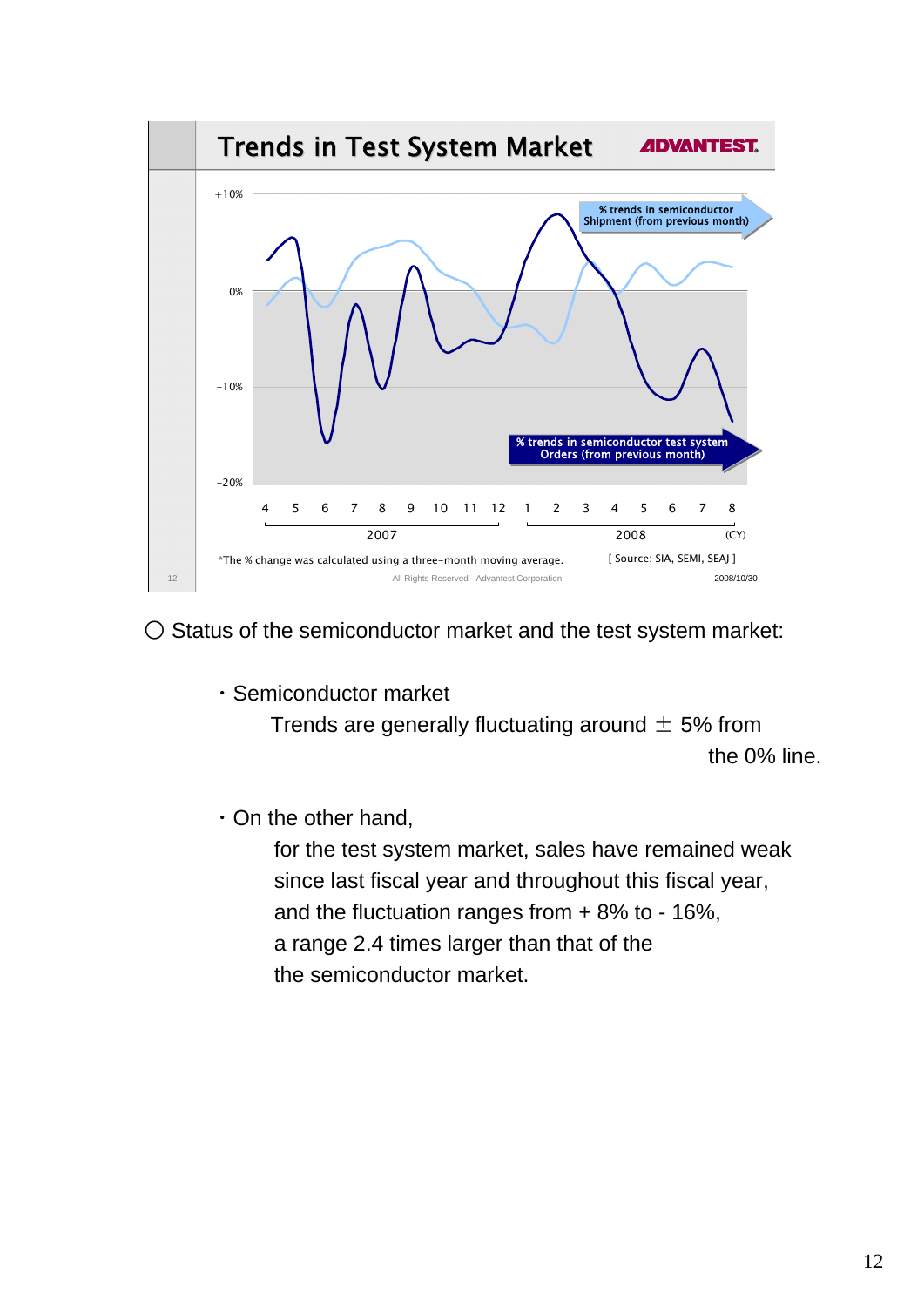

○ Memory test system market:

 ・The market has shrunk significantly in size due to postponing and freezing of capital expenditures provoked by the decline of DRAM and NAND flash memory prices.

○ Our market share:

 ・Despite the widespread freeze on investment in DRAM test systems, our market share in the memory test system sector is holding steady.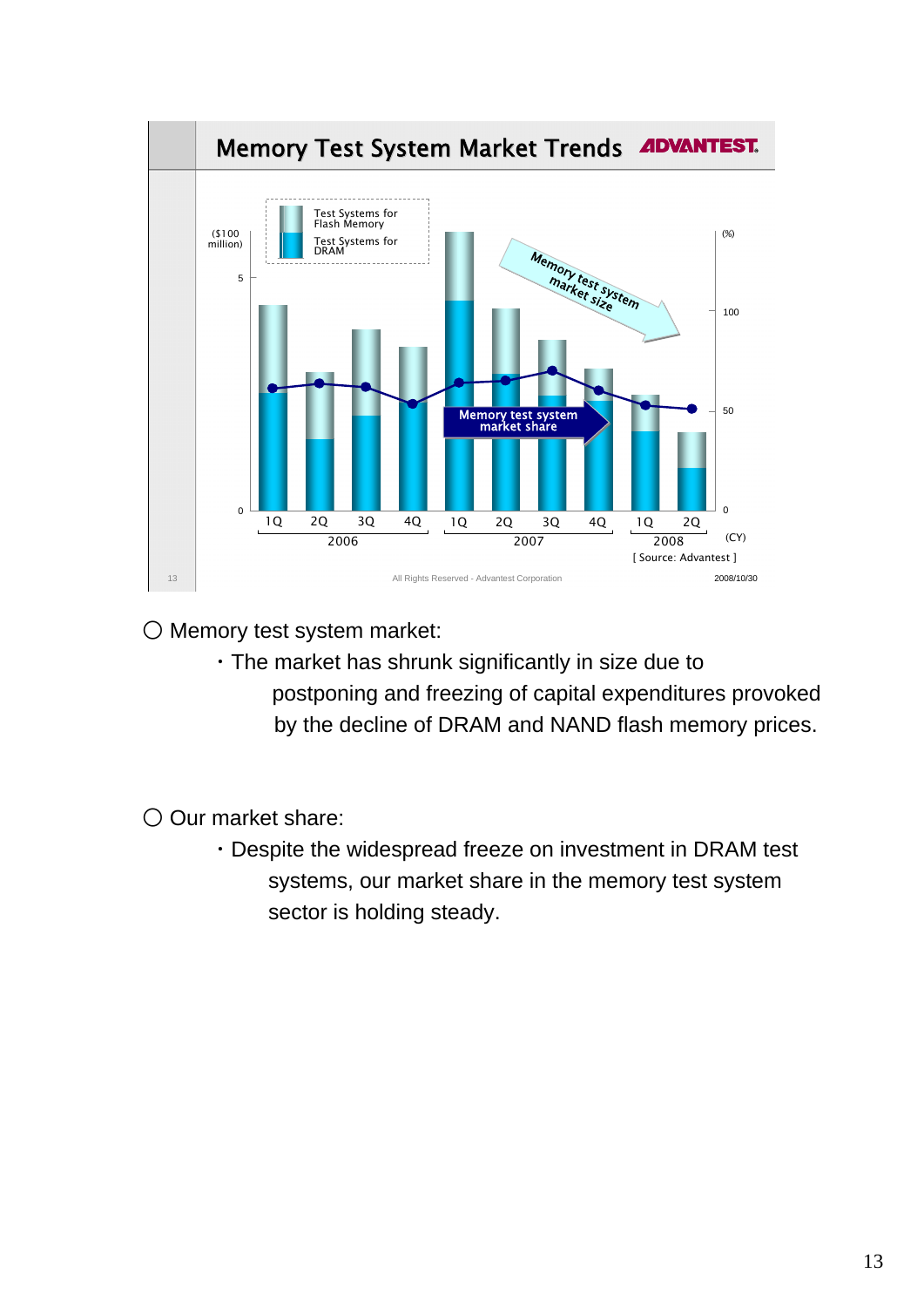

- Strategies for Market Share Expansion
- DRAM test systems
	- ・Migration from DDR2 to higher-speed DDR3 will occur in conjunction with the launch of next generation MPUs.
	- ・DRAM manufacturers are preparing for the volume production of DDR3 starting from next year.
	- ・Our test system for high-speed DDR3 volume production is the T5503.
	- ・It is already delivered and under evaluation by customers.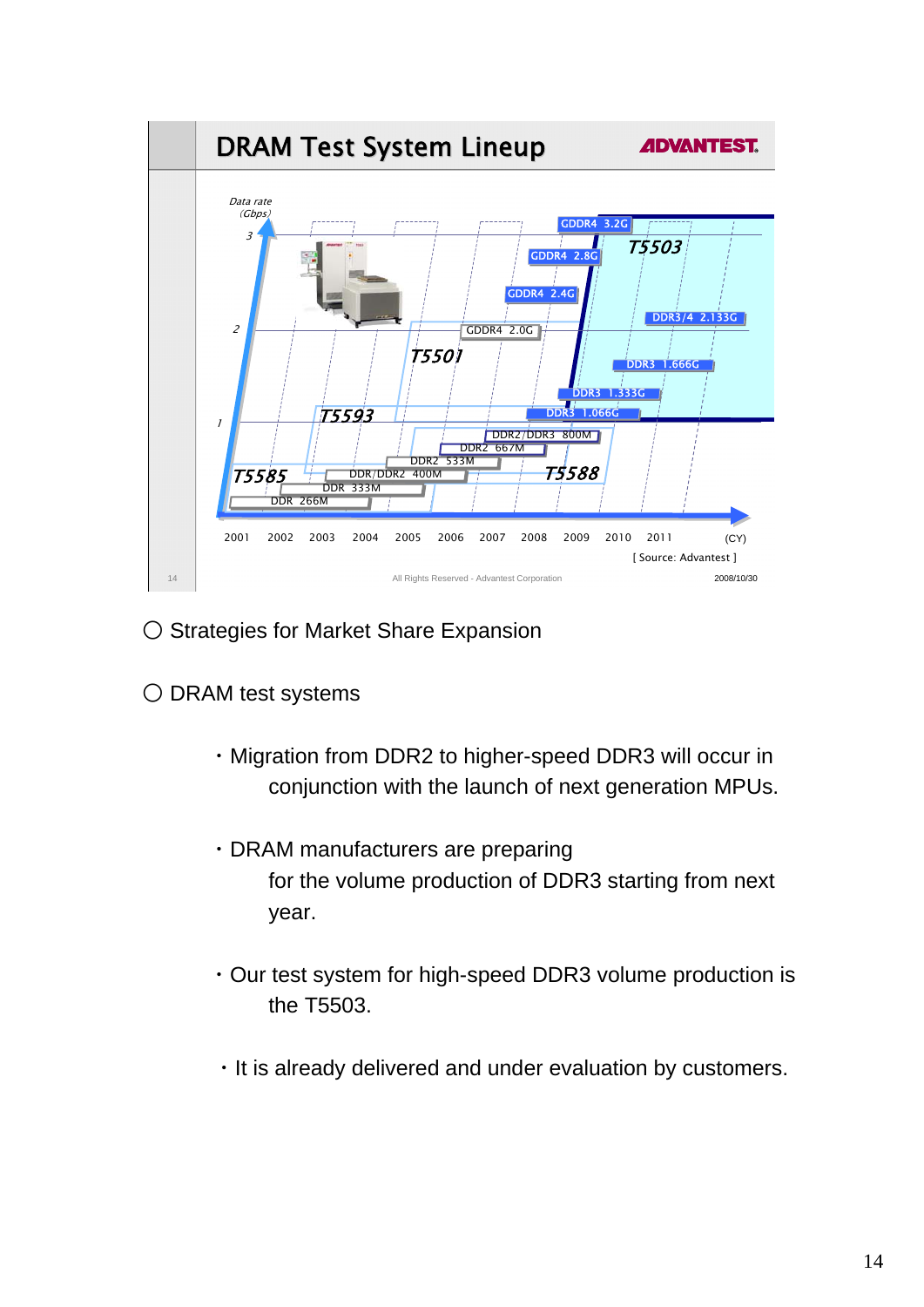

○ Flash Memory Test Systems

○ Flash memory devices

- ・Although demand has been increasing in terms of quantity, unit prices continue to drop.
- ・There is strong pressure to reduce test cost.
- $\bigcirc$  Following the increased volume of MCPs in the flash memory device market, there is an expanded need for wafer level test to qualify KGDs (Known Good Dies).
- We plan to develop a new low-cost test system for front-end testing.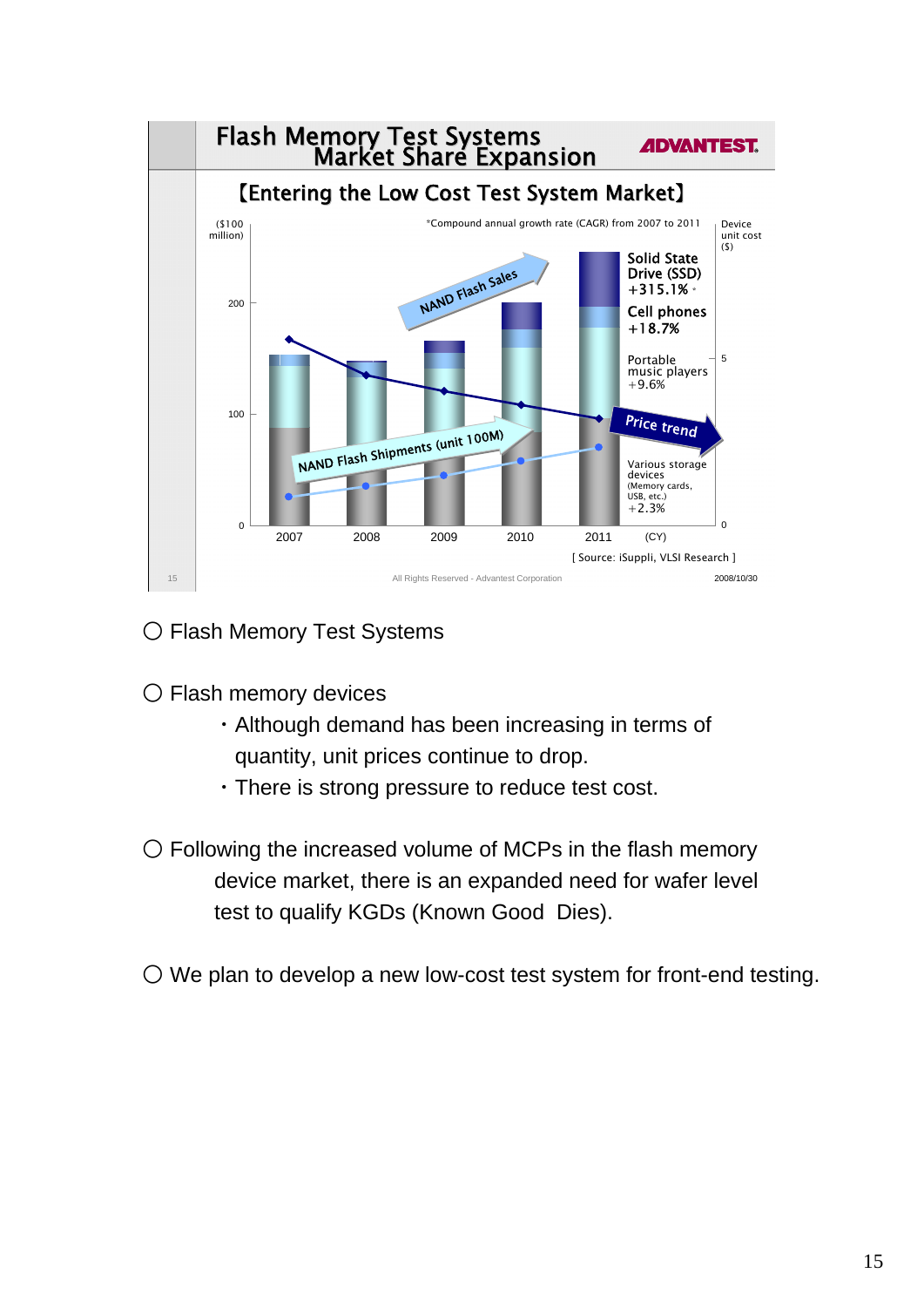

○ Non-memory test system market

- ・Growth has been sluggish since the end of 2006.
- ・One cause of sluggish growth is the lack of a killer application.
- Our market share
	- ・Shrank in the October-December 2007 quarter.
	- ・This was due to the widespread freeze on capital expenditure by major MPU manufacturers and Japanese manufacturers of consumer ICs

○ From January 2008,

 ・We expanded our customer base outside major MPU manufacturers.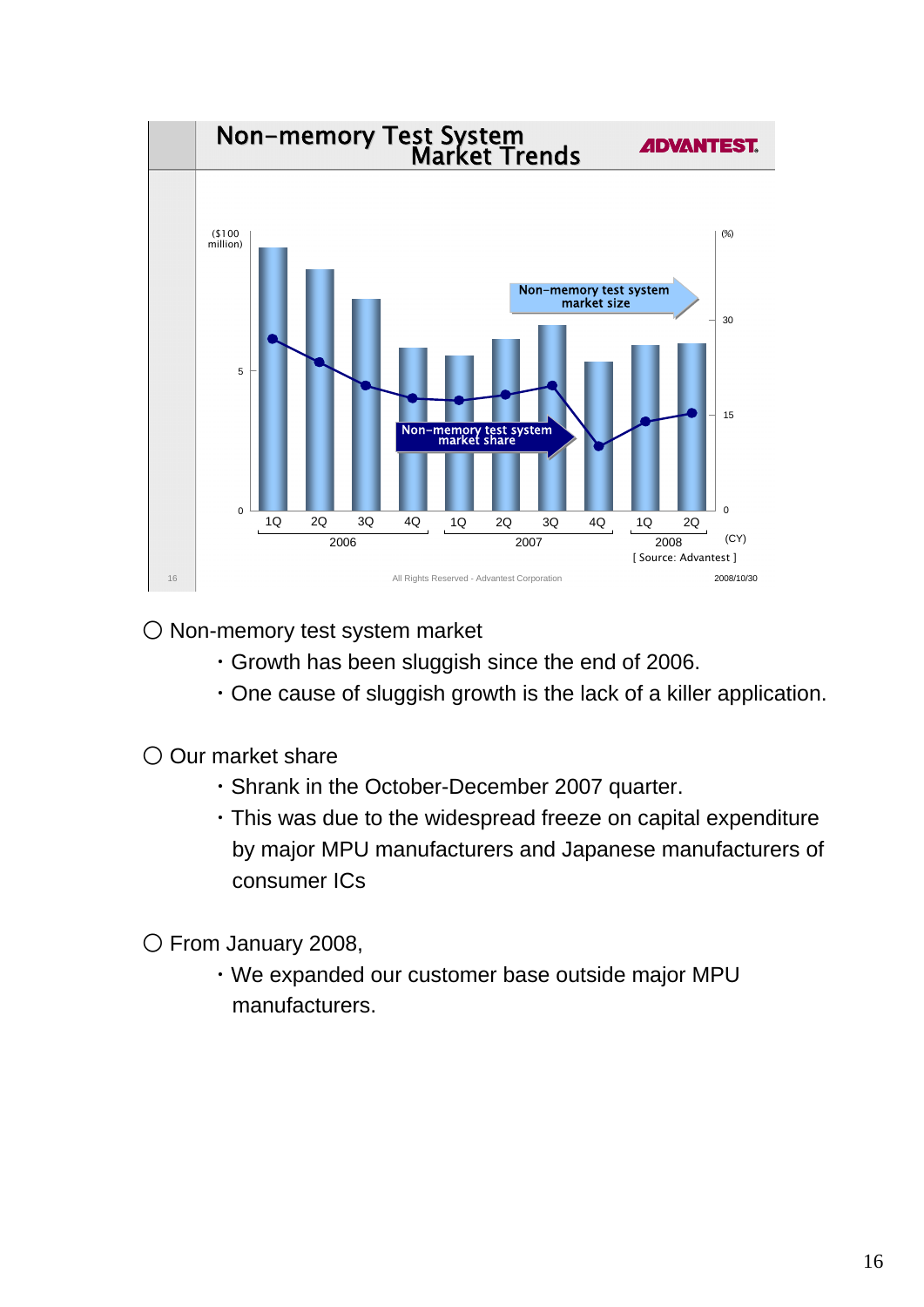![](_page_16_Figure_0.jpeg)

○ Specific strategies for expanding market share in the non-memory test system market:

○ Since last fiscal year,

 we have bolstered our T2000 module lineup to provide a wider range of solutions for various types of semiconductors used in mainstream applications such as personal computers and consumer electronics.

○ These high-density packaged modules deliver high-throughput simultaneous testing and short testing times, distinguishing our products from competitors.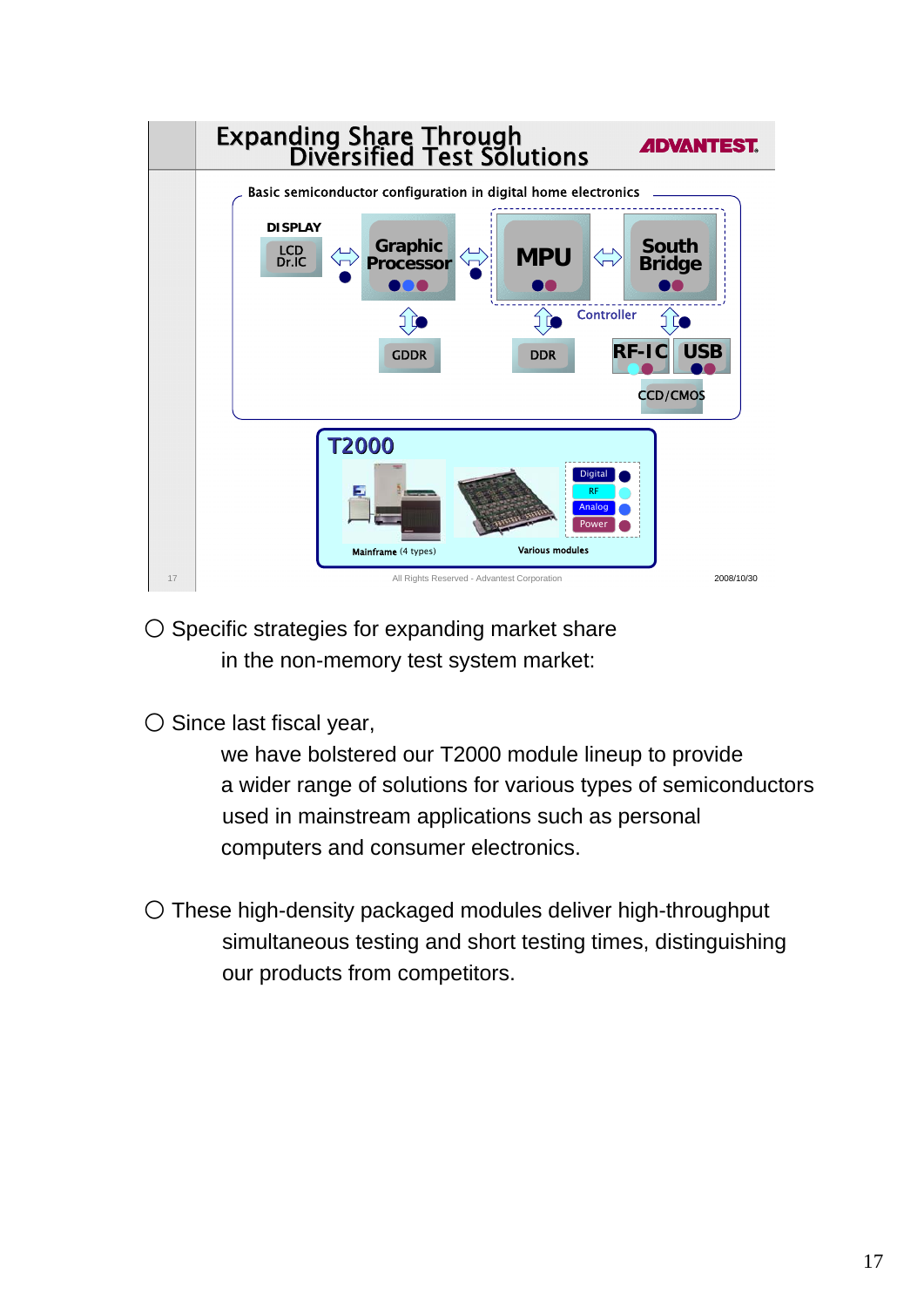![](_page_17_Figure_0.jpeg)

- Advantest's unique T2000 solutions have started to post expanding sales.
- $\bigcirc$  Global semiconductor sales in the first half of 2008 were approximately 91 billion dollars.

 The top 20 companies accounted for about 72% (approximately 66 billion dollars) of this total.

○ Since its launch in 2003, the T2000 has been installed by a total of 21 companies, including 9 of the top 20 companies.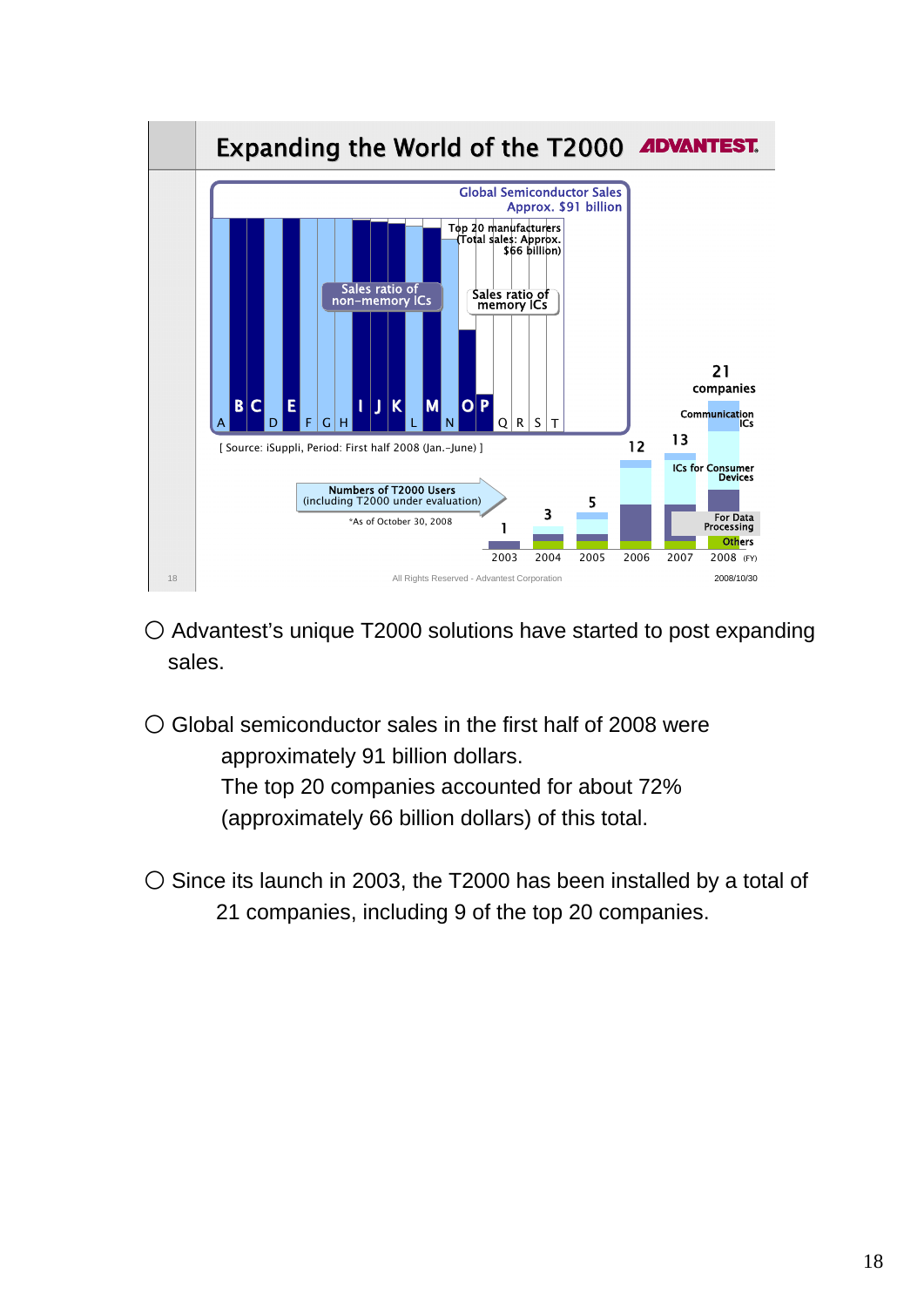![](_page_18_Figure_0.jpeg)

 $\bigcirc$  In the automotive semiconductor market,

 the number of semiconductors per vehicle has increased and is expected to see stable growth.

 $\bigcirc$  We currently have the following products in our automotive IC test system lineup:

- 1) the T7700 series
- 2) the Falcon

 With our purchase in August 2008 of Credence Systems GmbH (CSG), we added the Falcon to our lineup. This system has an established reputation with major automotive IC manufacturers in Europe and Japan.

○ We will proceed with development of T2000 modules for automotive ICs, making full use of the strengths of CSG, such as analog test technology.